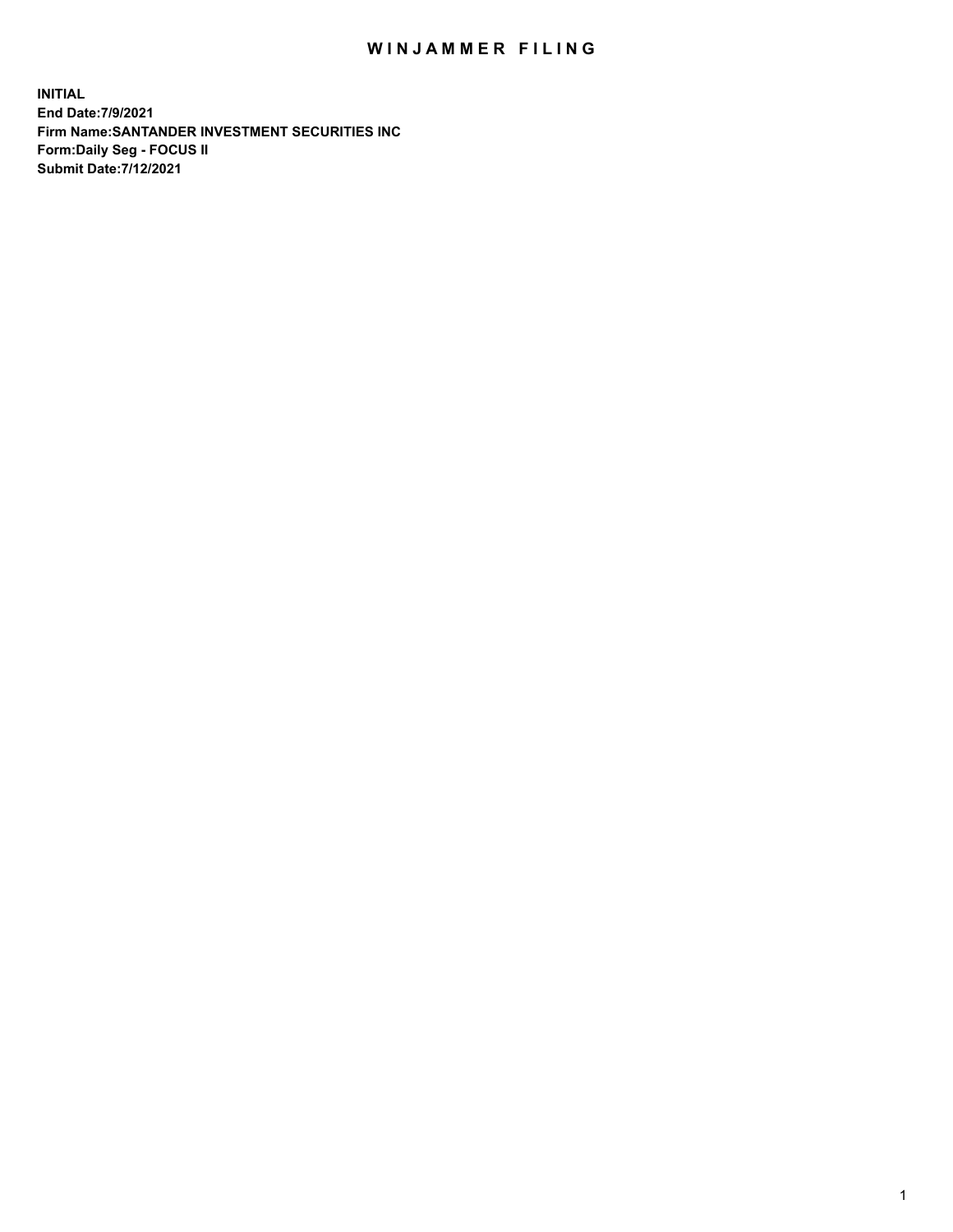**INITIAL End Date:7/9/2021 Firm Name:SANTANDER INVESTMENT SECURITIES INC Form:Daily Seg - FOCUS II Submit Date:7/12/2021 Daily Segregation - Cover Page**

| Name of Company                                                                | <b>SANTANDER INVESTMENT</b> |
|--------------------------------------------------------------------------------|-----------------------------|
|                                                                                | <b>SECURITIES INC</b>       |
| <b>Contact Name</b>                                                            | <b>Felix Munoz</b>          |
|                                                                                |                             |
| <b>Contact Phone Number</b>                                                    | <u>(212) 407-4594</u>       |
| <b>Contact Email Address</b>                                                   | felix.munoz@santander.us    |
|                                                                                |                             |
| FCM's Customer Segregated Funds Residual Interest Target (choose one):         |                             |
| a. Minimum dollar amount: ; or                                                 | 70,000,000                  |
| b. Minimum percentage of customer segregated funds required:% ; or             | <u>0</u>                    |
| c. Dollar amount range between: and; or                                        | 0 <sub>0</sub>              |
| d. Percentage range of customer segregated funds required between:% and%.      | 0 <sub>0</sub>              |
| FCM's Customer Secured Amount Funds Residual Interest Target (choose one):     |                             |
| a. Minimum dollar amount: ; or                                                 |                             |
| b. Minimum percentage of customer secured funds required:%; or                 | $\frac{\Omega}{\Omega}$     |
| c. Dollar amount range between: and; or                                        | 0 <sub>0</sub>              |
| d. Percentage range of customer secured funds required between: % and %.       | 0 <sub>0</sub>              |
| FCM's Cleared Swaps Customer Collateral Residual Interest Target (choose one): |                             |
| a. Minimum dollar amount: ; or                                                 |                             |
| b. Minimum percentage of cleared swaps customer collateral required:% ; or     | $\frac{0}{0}$               |
| c. Dollar amount range between: and; or                                        | 0 <sub>0</sub>              |

d. Percentage range of cleared swaps customer collateral required between:% and%. **0 0**

Attach supporting documents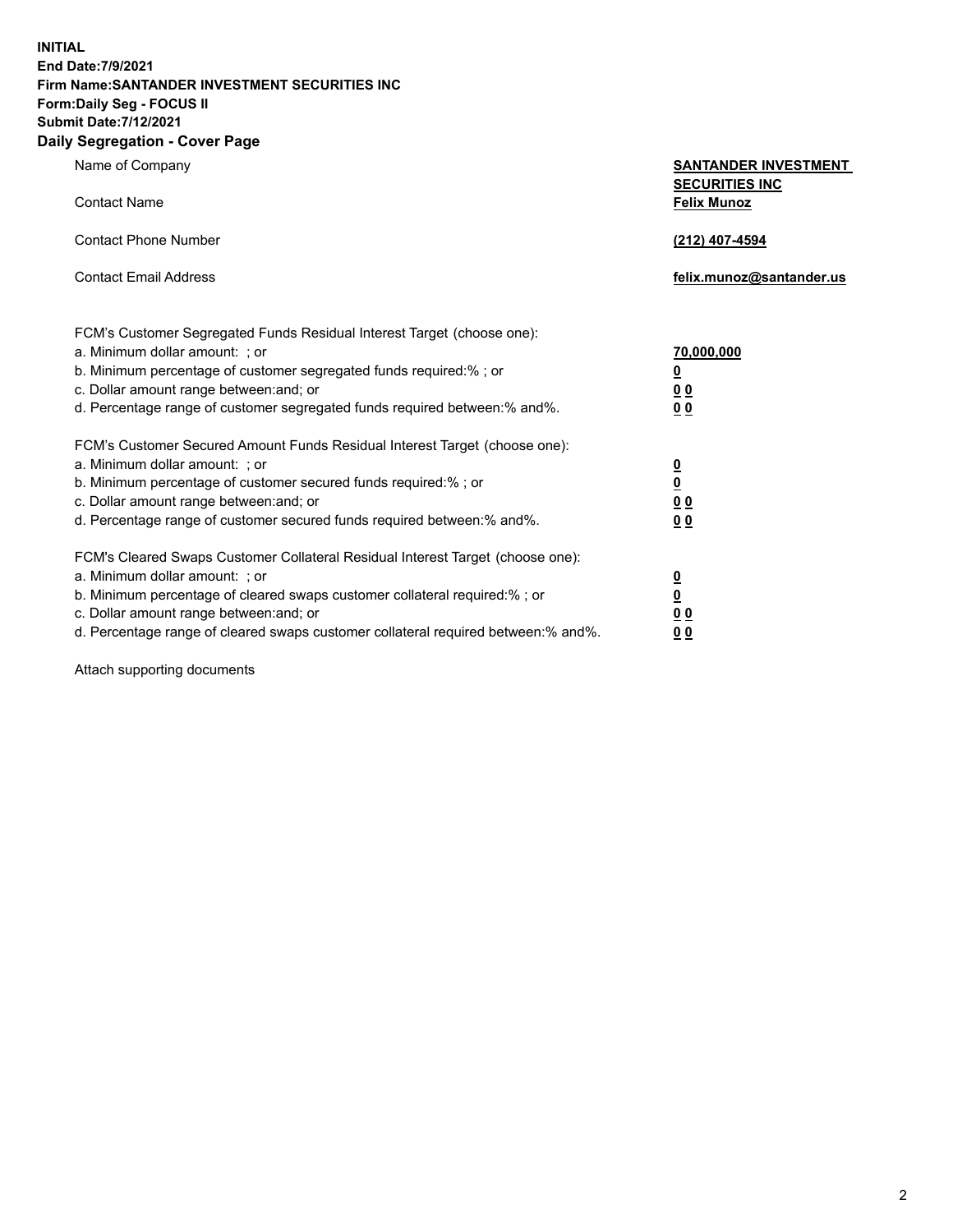**INITIAL End Date:7/9/2021 Firm Name:SANTANDER INVESTMENT SECURITIES INC Form:Daily Seg - FOCUS II Submit Date:7/12/2021 Daily Segregation - Secured Amounts**

|          | Foreign Futures and Foreign Options Secured Amounts                                                |                   |
|----------|----------------------------------------------------------------------------------------------------|-------------------|
|          | Amount required to be set aside pursuant to law, rule or regulation of a foreign                   | $0$ [7305]        |
|          | government or a rule of a self-regulatory organization authorized thereunder                       |                   |
| 1.       | Net ledger balance - Foreign Futures and Foreign Option Trading - All Customers                    |                   |
|          | A. Cash                                                                                            | $0$ [7315]        |
|          | B. Securities (at market)                                                                          | $0$ [7317]        |
| 2.       | Net unrealized profit (loss) in open futures contracts traded on a foreign board of trade          | $0$ [7325]        |
| 3.       | Exchange traded options                                                                            |                   |
|          | a. Market value of open option contracts purchased on a foreign board of trade                     | $0$ [7335]        |
|          | b. Market value of open contracts granted (sold) on a foreign board of trade                       | $0$ [7337]        |
| 4.       | Net equity (deficit) (add lines 1. 2. and 3.)                                                      | $0$ [7345]        |
| 5.       | Account liquidating to a deficit and account with a debit balances - gross amount                  | $0$ [7351]        |
|          | Less: amount offset by customer owned securities                                                   | 0 [7352] 0 [7354] |
| 6.       | Amount required to be set aside as the secured amount - Net Liquidating Equity                     | $0$ [7355]        |
|          | Method (add lines 4 and 5)                                                                         |                   |
| 7.       | Greater of amount required to be set aside pursuant to foreign jurisdiction (above) or line        | $0$ [7360]        |
|          | 6.                                                                                                 |                   |
|          | FUNDS DEPOSITED IN SEPARATE REGULATION 30.7 ACCOUNTS                                               |                   |
| 1.       | Cash in banks                                                                                      |                   |
|          | A. Banks located in the United States                                                              | $0$ [7500]        |
|          | B. Other banks qualified under Regulation 30.7                                                     | 0 [7520] 0 [7530] |
| 2.       | <b>Securities</b>                                                                                  |                   |
|          | A. In safekeeping with banks located in the United States                                          | $0$ [7540]        |
|          | B. In safekeeping with other banks qualified under Regulation 30.7                                 | 0 [7560] 0 [7570] |
| 3.       | Equities with registered futures commission merchants                                              |                   |
|          | A. Cash                                                                                            | $0$ [7580]        |
|          | <b>B.</b> Securities                                                                               | $0$ [7590]        |
|          | C. Unrealized gain (loss) on open futures contracts                                                | $0$ [7600]        |
|          | D. Value of long option contracts                                                                  | $0$ [7610]        |
|          | E. Value of short option contracts                                                                 | 0 [7615] 0 [7620] |
| 4.       | Amounts held by clearing organizations of foreign boards of trade                                  |                   |
|          | A. Cash                                                                                            | $0$ [7640]        |
|          | <b>B.</b> Securities                                                                               | $0$ [7650]        |
|          | C. Amount due to (from) clearing organization - daily variation                                    | $0$ [7660]        |
|          | D. Value of long option contracts                                                                  | $0$ [7670]        |
|          | E. Value of short option contracts                                                                 | 0 [7675] 0 [7680] |
| 5.       | Amounts held by members of foreign boards of trade                                                 |                   |
|          | A. Cash                                                                                            | 0 [7700]          |
|          | <b>B.</b> Securities                                                                               | $0$ [7710]        |
|          | C. Unrealized gain (loss) on open futures contracts                                                | $0$ [7720]        |
|          | D. Value of long option contracts                                                                  | $0$ [7730]        |
|          | E. Value of short option contracts                                                                 | 0 [7735] 0 [7740] |
| 6.       | Amounts with other depositories designated by a foreign board of trade                             | $0$ [7760]        |
| 7.       | Segregated funds on hand                                                                           | $0$ [7765]        |
| 8.<br>9. | Total funds in separate section 30.7 accounts                                                      | $0$ [7770]        |
|          | Excess (deficiency) Set Aside for Secured Amount (subtract line 7 Secured Statement                | $0$ [7380]        |
| 10.      | Page 1 from Line 8)<br>Management Target Amount for Excess funds in separate section 30.7 accounts | $0$ [7780]        |
| 11.      | Excess (deficiency) funds in separate 30.7 accounts over (under) Management Target                 | $0$ [7785]        |
|          |                                                                                                    |                   |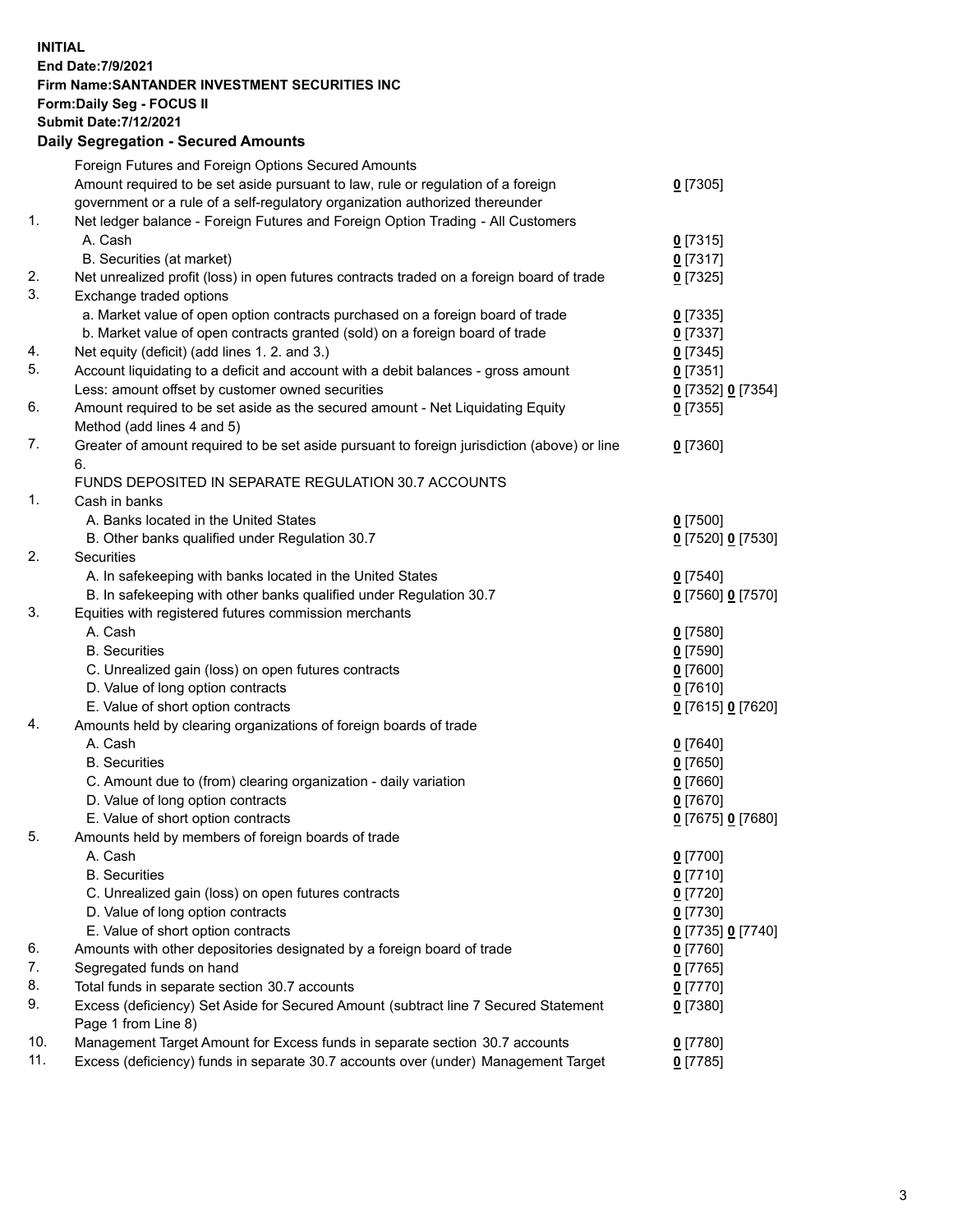| <b>INITIAL</b> | End Date: 7/9/2021<br>Firm Name: SANTANDER INVESTMENT SECURITIES INC<br>Form: Daily Seg - FOCUS II<br><b>Submit Date: 7/12/2021</b><br>Daily Segregation - Segregation Statement |                                    |
|----------------|----------------------------------------------------------------------------------------------------------------------------------------------------------------------------------|------------------------------------|
|                |                                                                                                                                                                                  |                                    |
| 1.             | SEGREGATION REQUIREMENTS(Section 4d(2) of the CEAct)                                                                                                                             |                                    |
|                | Net ledger balance<br>A. Cash                                                                                                                                                    |                                    |
|                | B. Securities (at market)                                                                                                                                                        | 2,469,403,161 [7010]<br>$0$ [7020] |
| 2.             | Net unrealized profit (loss) in open futures contracts traded on a contract market                                                                                               | -317,491,431 [7030]                |
| 3.             | Exchange traded options                                                                                                                                                          |                                    |
|                | A. Add market value of open option contracts purchased on a contract market                                                                                                      | 33,684,902 [7032]                  |
|                | B. Deduct market value of open option contracts granted (sold) on a contract market                                                                                              | -42,535,526 [7033]                 |
| 4.             | Net equity (deficit) (add lines 1, 2 and 3)                                                                                                                                      | 2,143,061,106 [7040]               |
| 5.             | Accounts liquidating to a deficit and accounts with                                                                                                                              |                                    |
|                | debit balances - gross amount                                                                                                                                                    | $0$ [7045]                         |
|                | Less: amount offset by customer securities                                                                                                                                       | $0$ [7047] $0$ [7050]              |
| 6.             | Amount required to be segregated (add lines 4 and 5)                                                                                                                             | 2,143,061,106 [7060]               |
|                | FUNDS IN SEGREGATED ACCOUNTS                                                                                                                                                     |                                    |
| 7.             | Deposited in segregated funds bank accounts                                                                                                                                      |                                    |
|                | A. Cash                                                                                                                                                                          | 324,779,097 [7070]                 |
|                | B. Securities representing investments of customers' funds (at market)                                                                                                           | $0$ [7080]                         |
|                | C. Securities held for particular customers or option customers in lieu of cash (at                                                                                              | $0$ [7090]                         |
|                | market)                                                                                                                                                                          |                                    |
| 8.             | Margins on deposit with derivatives clearing organizations of contract markets                                                                                                   |                                    |
|                | A. Cash                                                                                                                                                                          | 1,852,257,179 [7100]               |
|                | B. Securities representing investments of customers' funds (at market)                                                                                                           | $0$ [7110]                         |
|                | C. Securities held for particular customers or option customers in lieu of cash (at                                                                                              | $0$ [7120]                         |
|                | market)                                                                                                                                                                          |                                    |
| 9.             | Net settlement from (to) derivatives clearing organizations of contract markets                                                                                                  | 47,150,978 [7130]                  |
| 10.            | Exchange traded options                                                                                                                                                          |                                    |
|                | A. Value of open long option contracts                                                                                                                                           | 33,684,902 [7132]                  |
|                | B. Value of open short option contracts                                                                                                                                          | 42,535,526 [7133]                  |
| 11.            | Net equities with other FCMs                                                                                                                                                     |                                    |
|                | A. Net liquidating equity                                                                                                                                                        | $0$ [7140]                         |
|                | B. Securities representing investments of customers' funds (at market)                                                                                                           | $0$ [7160]                         |
|                | C. Securities held for particular customers or option customers in lieu of cash (at                                                                                              | $0$ [7170]                         |
|                | market)                                                                                                                                                                          |                                    |
| 12.            | Segregated funds on hand                                                                                                                                                         | $0$ [7150]                         |
| 13.            | Total amount in segregation (add lines 7 through 12)                                                                                                                             | 2,215,336,630 [7180]               |
| 14.            | Excess (deficiency) funds in segregation (subtract line 6 from line 13)                                                                                                          | 72,275,524 [7190]                  |
| 15.            | Management Target Amount for Excess funds in segregation                                                                                                                         | 70,000,000 [7194]                  |
| 16.            | Excess (deficiency) funds in segregation over (under) Management Target Amount                                                                                                   | 2,275,524 [7198]                   |
|                | <b>Excess</b>                                                                                                                                                                    |                                    |